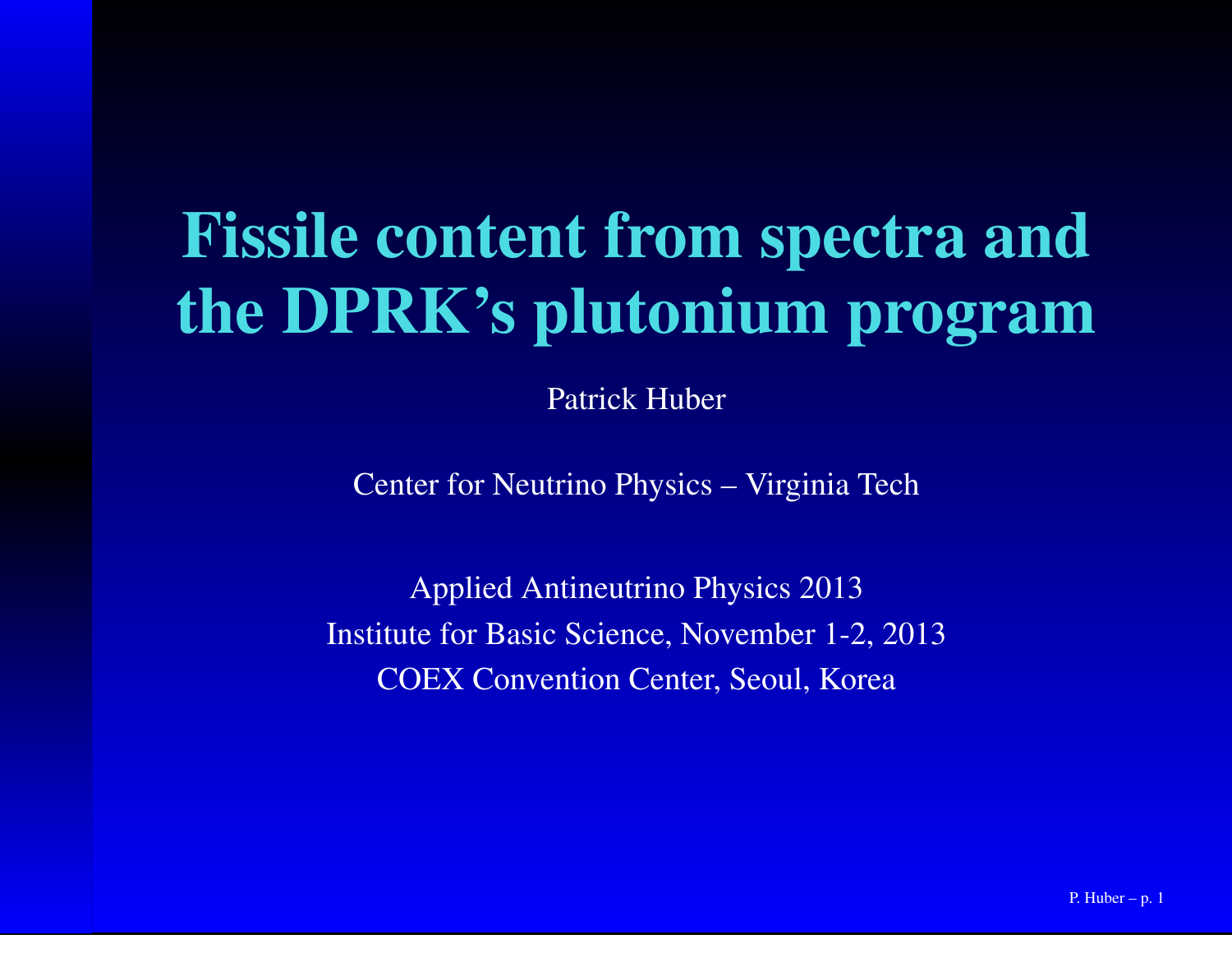## Limitations of rate-only

A result of 100 IBD events translates to powerisotopee  $^{235}$ U  $^{238}$ U  $^{239}$ Pu  $^{241}$ Pu power [au] <sup>100</sup> <sup>74</sup> <sup>159</sup> <sup>116</sup>

Therefore, one needs to know, either

- the reactor power to infer the fission fractions
- the fission fraction to infer the reactor power

But why trust the operator's declared power and notthe fission fractions and *vice versa* ?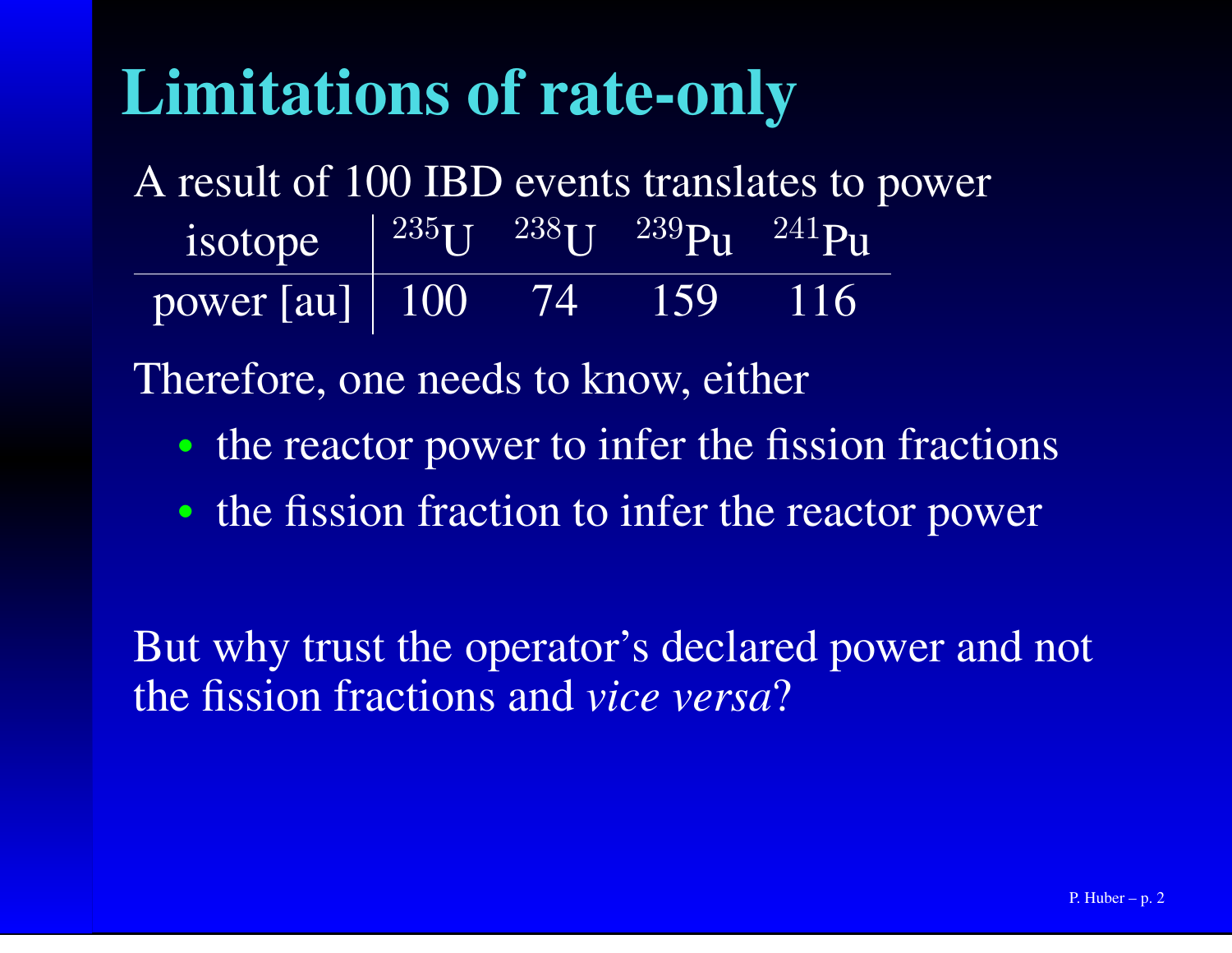#### IBD event spectrum



#### This is the basis for the use of spectral information.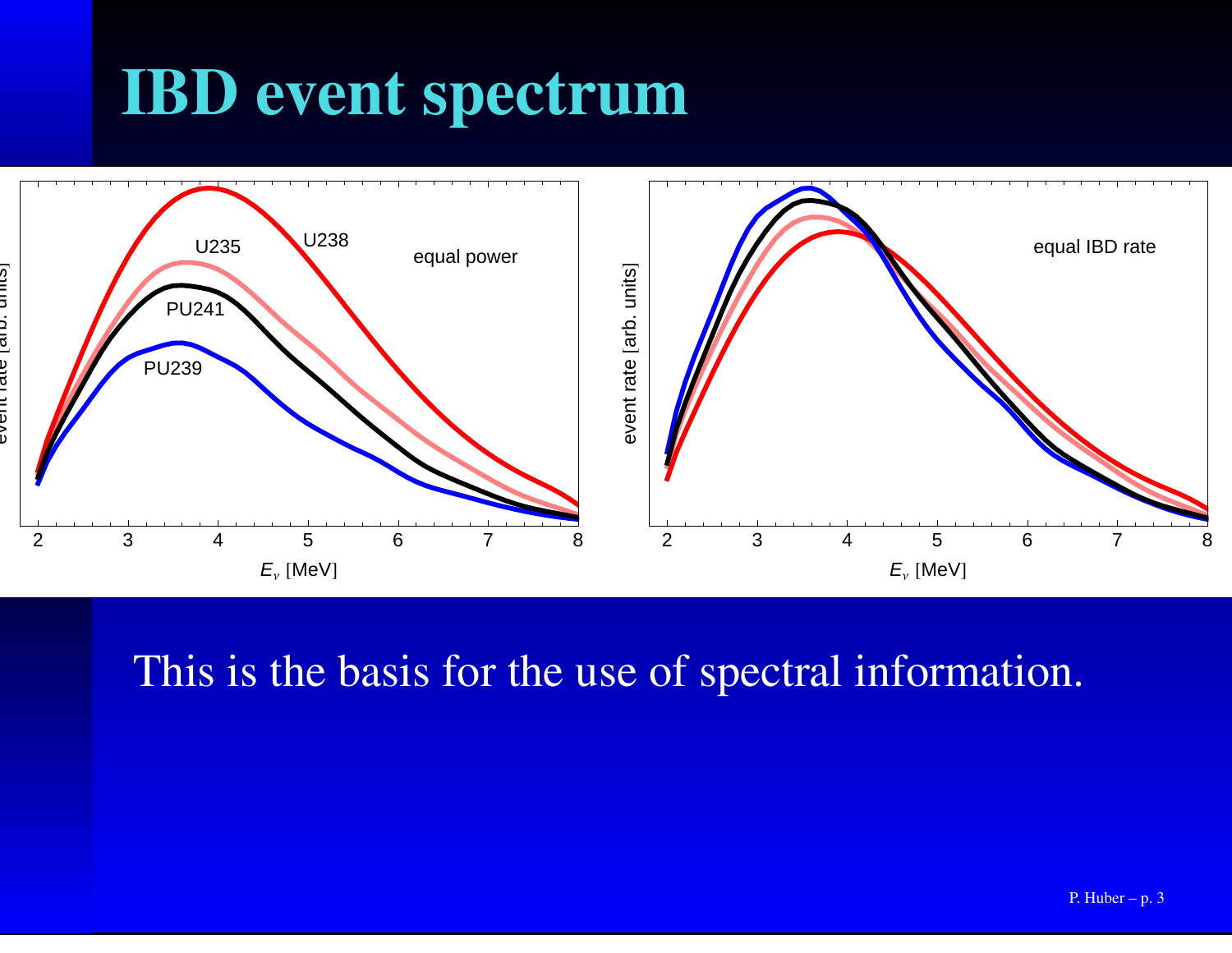# Pu mass inventory



This figure is for a PWR of  $3.4 \text{ GW}_{\text{th}}$  and assumes a 1-2 ton detector.

At 90 days we reach a  $1\,\sigma$  accuracy of  $12\,\mathrm{kg}.$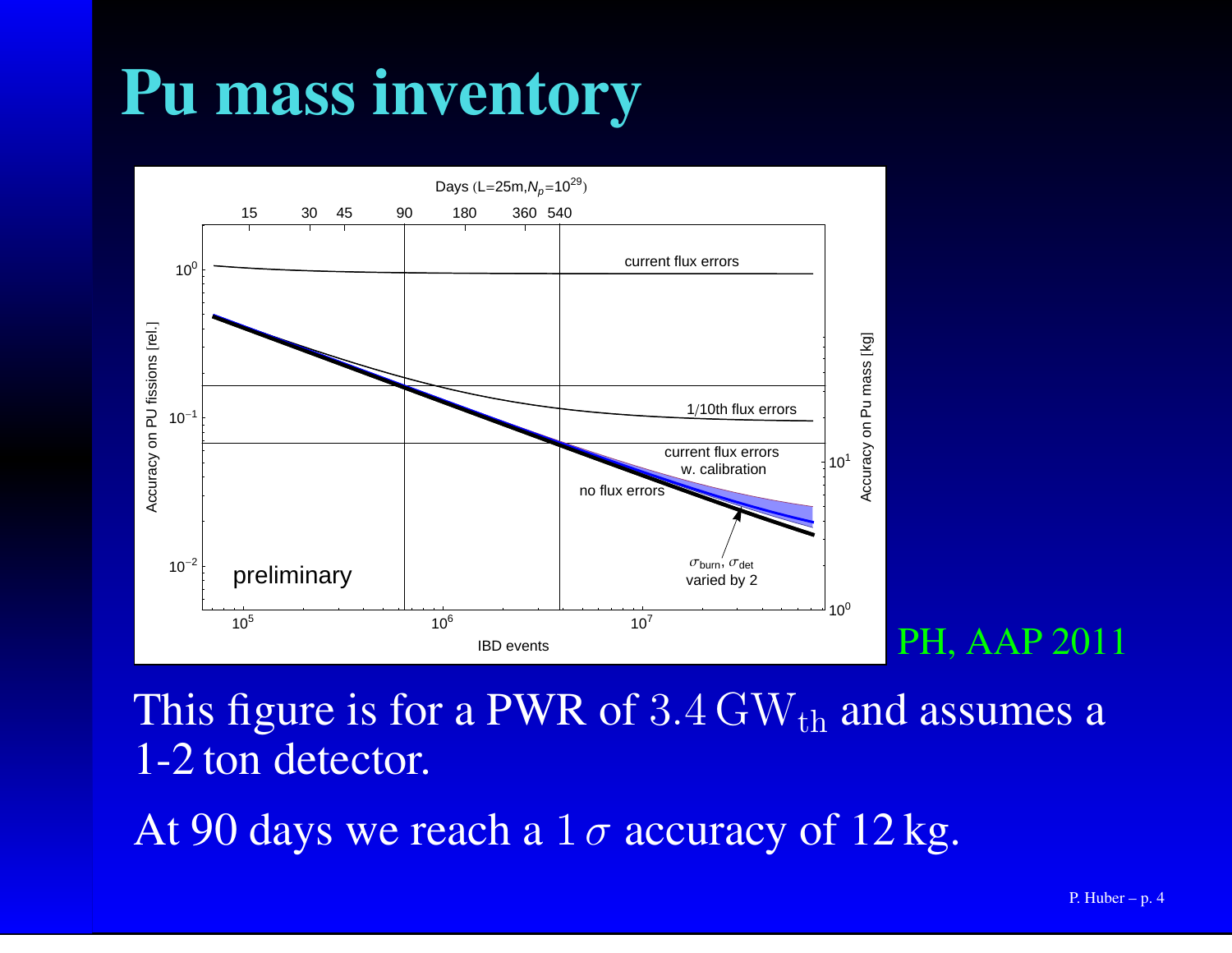# IAEA safeguards

The IAEA goal for in-core Pu is detection of the diversion of 1 significant quantity (SQ) within 90days.

Neutrinos, basically can deliver that (just take <sup>a</sup> 5 ton $\text{detector}) - \text{but} \dots$ 

- A PWR fuel assembly is 5 m long, weighs 500 kg and glows in the dark – easy to keep track of byitem accountancy
- Not <sup>a</sup> single nuclear weapons program startedfrom <sup>a</sup> light water reactor

Therefore, some conclude that IAEA's currentsafeguards are fully adequate for large LWRINMM 2012 $\angle$  P. Huber – p. 5

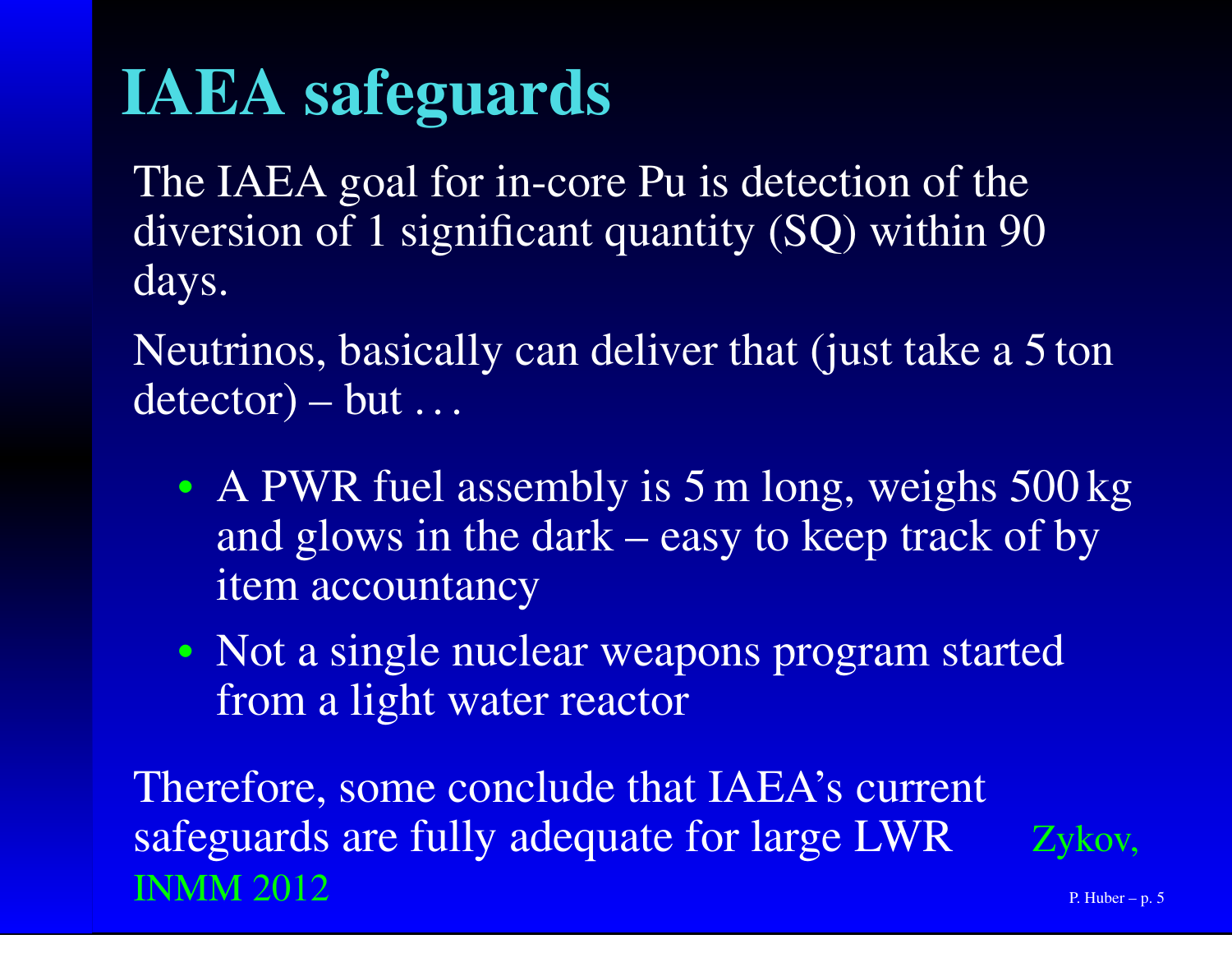#### Path to nuclear weapons

U.S. – Hanford, graphite Russia – Mayak, graphite U.K. – Windscale, graphite France – Marcoule, heavy waterChina – uranium enrichmentIsrael – Dimona, heavy water South Africa – uranium enrichmentIndia – CIRUS, heavy water Pakistan – uranium enrichmentDPRK – Yongbyon, graphiteOut of 10 countries: 4 graphite, 3 heavy water, 3

uranium enrichment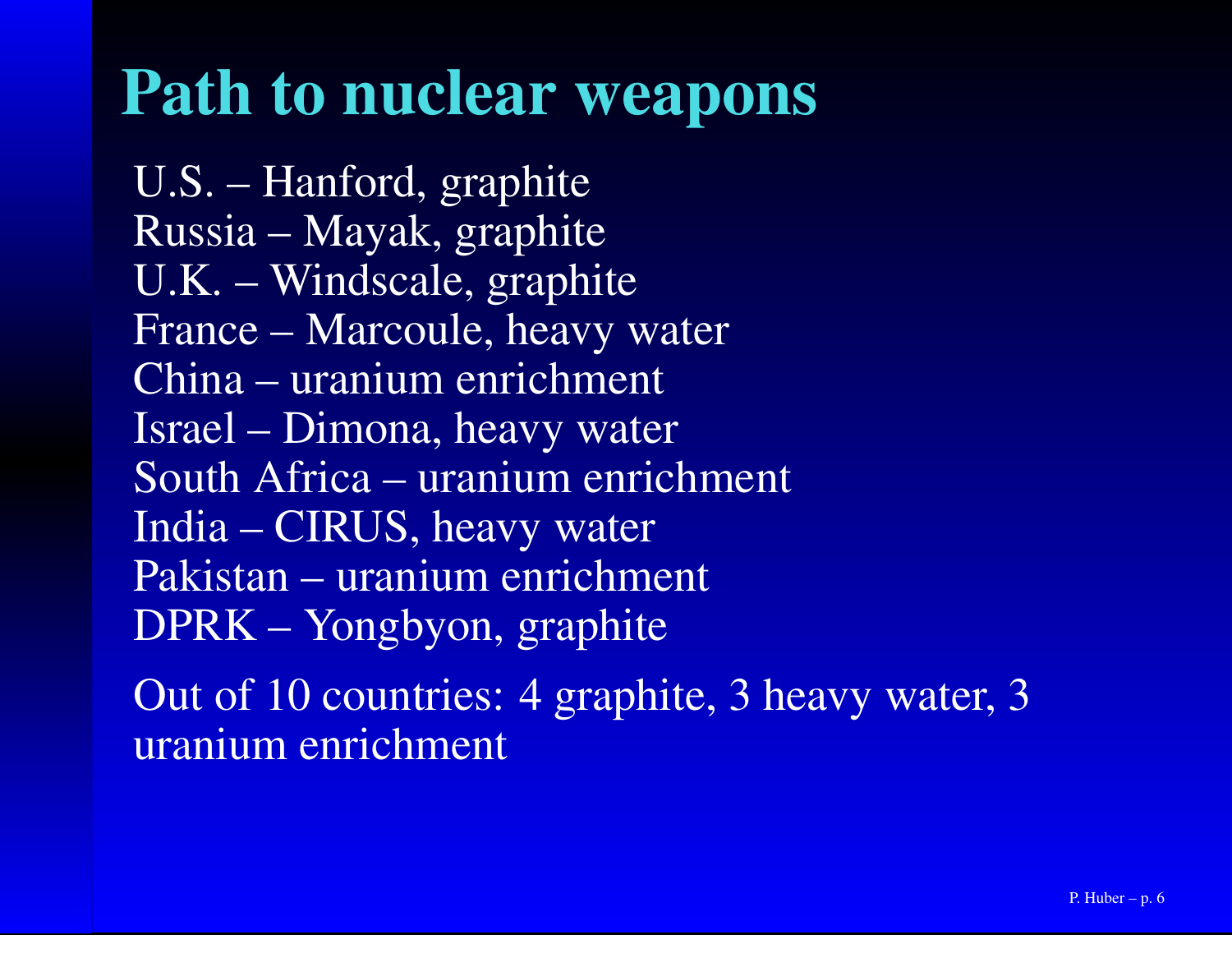## Different reactor types



5 ton detector – based on detailed SCALEcalculations.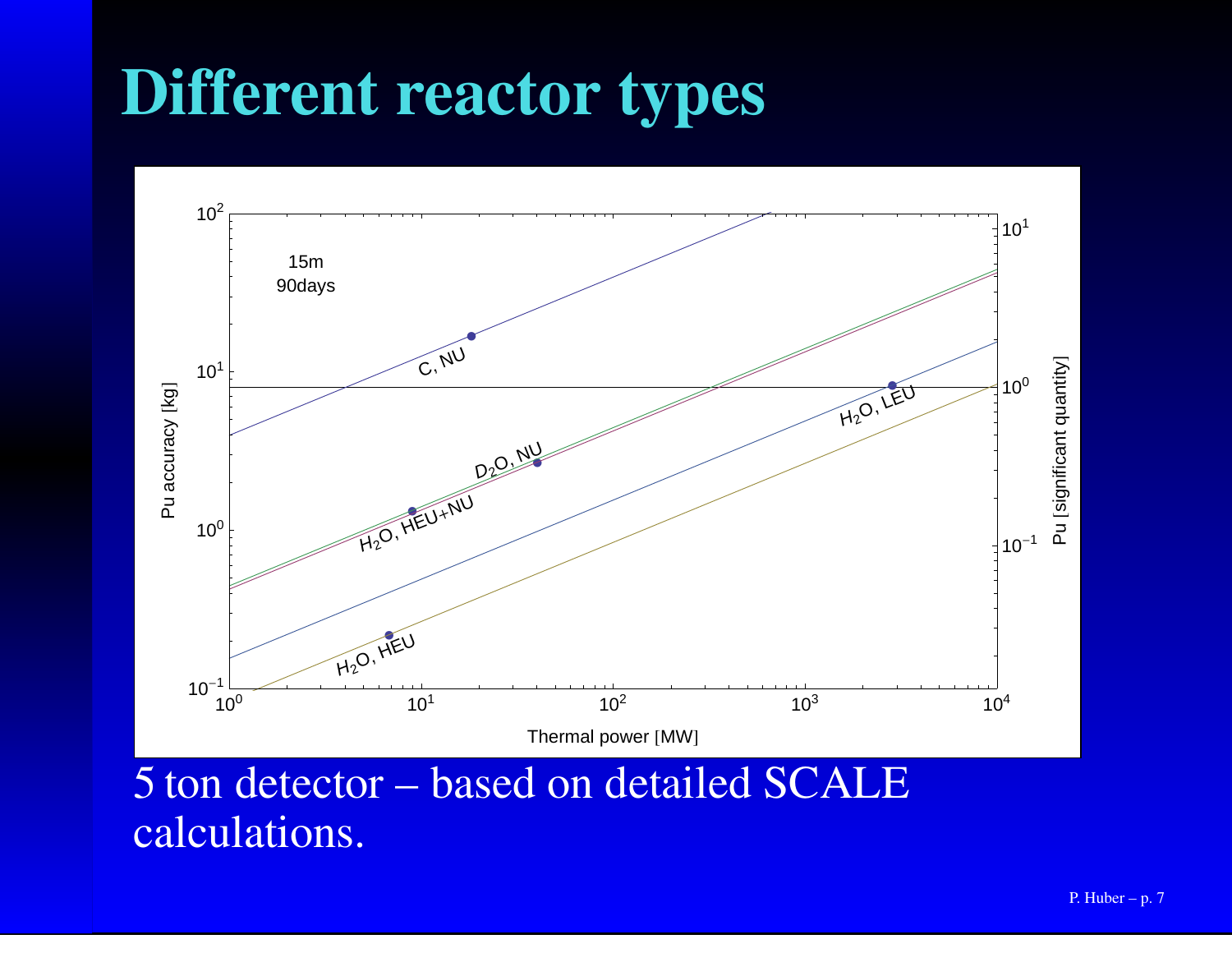# Scaling laws

$$
\delta m_{\rm Pu} = 1.9 \,\text{kg} \left( \frac{\gamma}{10^{-16} \text{kg s}} \right) \left( \frac{L}{\text{m}} \right) \left( \frac{P_{th}}{\text{MW}} \right)^{1/2} \left( \frac{\text{ton}}{M} \right)^{1/2} \left( \frac{\text{days}}{t} \right)^{1/2},
$$

with  $\gamma = \frac{m_{\rm{Pu}}}{\phi_{\rm{Pu}}}.$ Note that the absolute error scales with  $\sqrt{P_{\rm th}}.$ 

|                                        |       | reactor type $\mid$ C, NU $\mid$ H <sub>2</sub> O, HEU $\mid$ H <sub>2</sub> O, HEU+NU $\mid$ D <sub>2</sub> O, NU $\mid$ H <sub>2</sub> O, LEU |     |     |
|----------------------------------------|-------|-------------------------------------------------------------------------------------------------------------------------------------------------|-----|-----|
| $\gamma$ [10 <sup>16</sup> kg s]   2.9 | 0.064 | 0.34                                                                                                                                            | 0.3 | 0.1 |

These values of  $\gamma$  are characteristic for the reactor type and change only by <sup>a</sup> few per cent with burnup.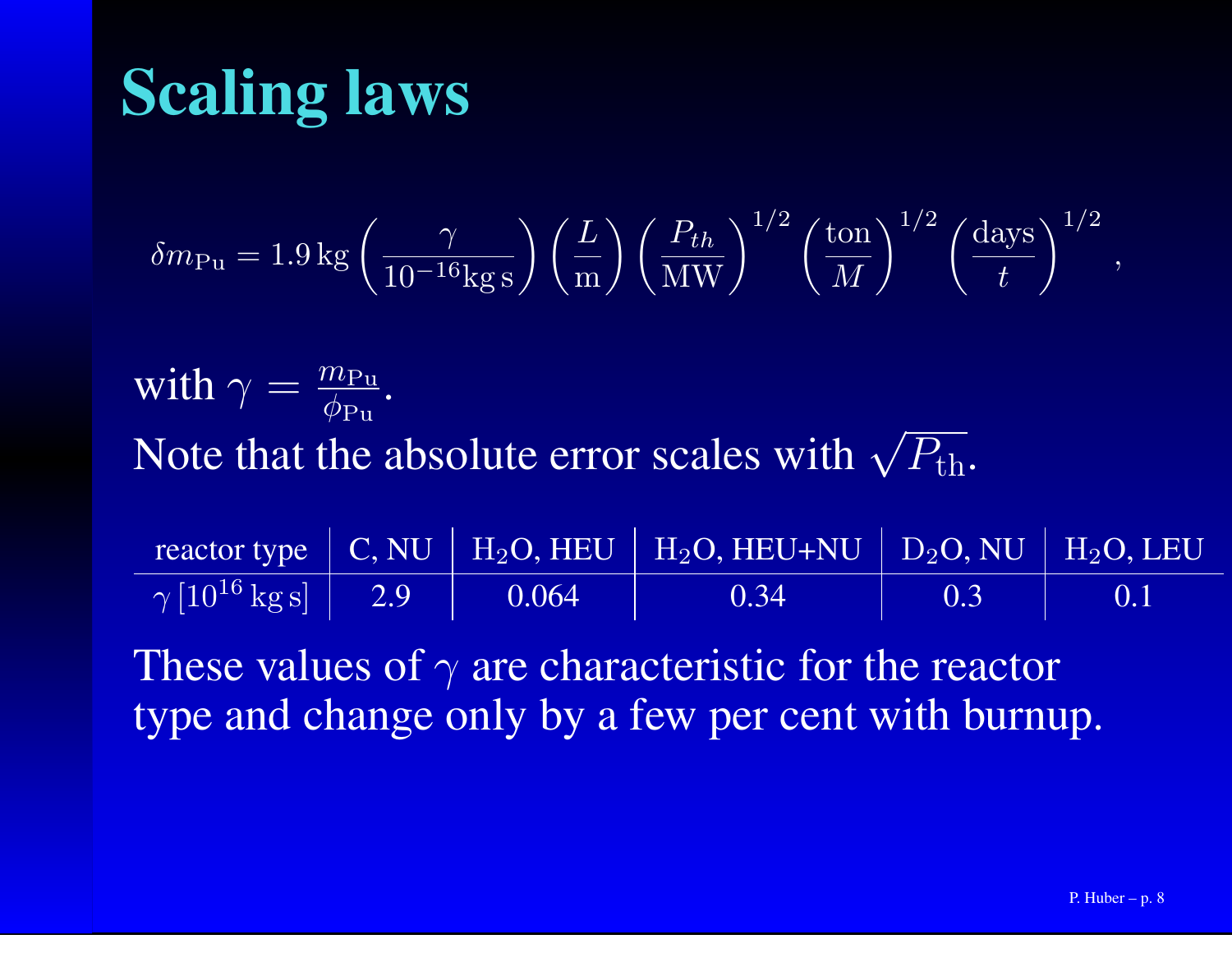



Reactor physicsfission correlates fractions (FF)

FF function of burnup only (to verygood accuracy)

⇒ use burnup in<br>the fit the fit

Burnup can be measured in two waysMethod 1: fit to FF – no prior history necessary Method 2: neutrino power measurement – completehistory required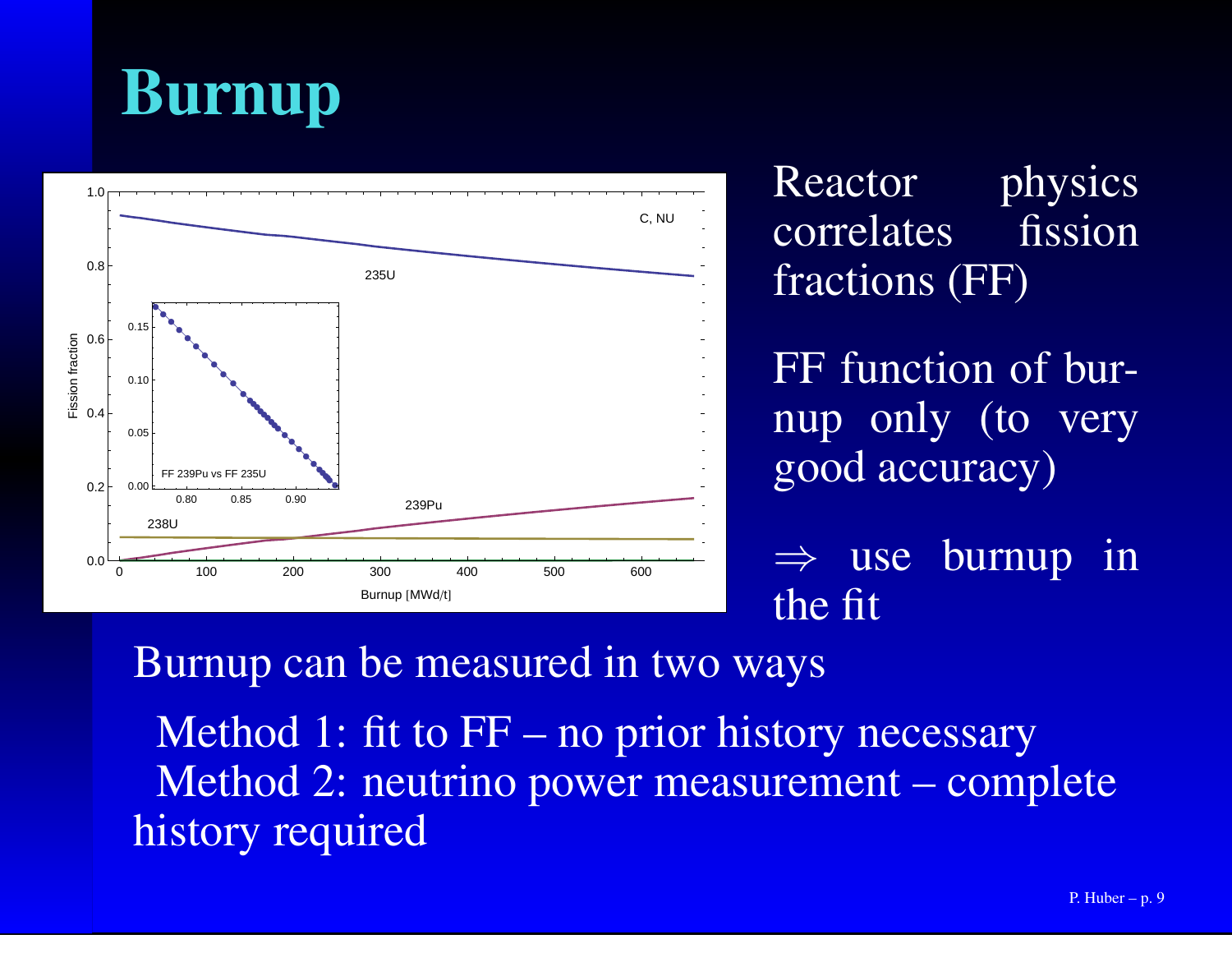#### DPRK nuclear program

1977 IRT – 6 MW $_{\rm th}$  light water moderated, HEU fueled reactor, supplied by the Soviet Union. Due tosoviet insistence under IAEA safeguards since then

1989 5 $\mathbf{MW}_e$  $_e$  – 20 MW $_{\rm th}$  graphite moderated, natural uranium fueled reactor designed and built by the DPRK. Uses magnox fuel cladding, which makes itimpossible to keep SNF in wet storage for longperiods of time.

1989 Radiochemical Laboratory – <sup>a</sup> reprocessingfacility for the SNF from the 5MW $_{e}$  with a capa  $_e$  with a capacity of 100-200 ton per year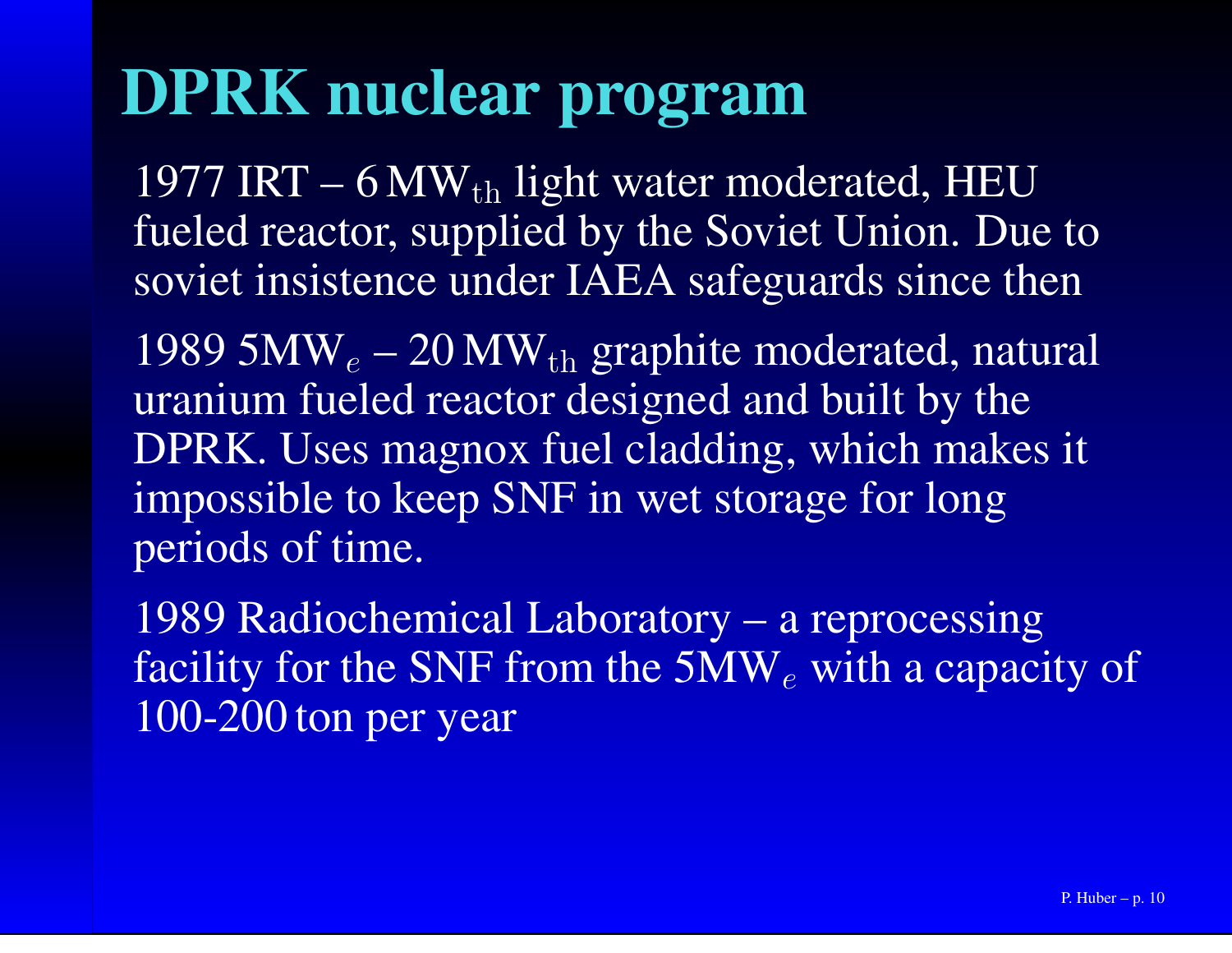#### The 1994 crisis

In its initial declaration to IAEA, the DPRK declared

- In 1989 during the shutdown of their 5MWe reactor <sup>a</sup> few hundred (out of 8 000 total) fuelelements were discharged.
- A part of the discharged fuel was reprocessed in a hot test of their reprocessing facility resulting inabout 60 g of separated Pu.

However, the IAEA found by careful isotope analysis of samples taking during its first inspections in 1992that there must have been at least 3 reprocessing campaigns. This raises the possibility that in 1989 the DPRK may have discharged the full core, containingabout 8 kg of Pu.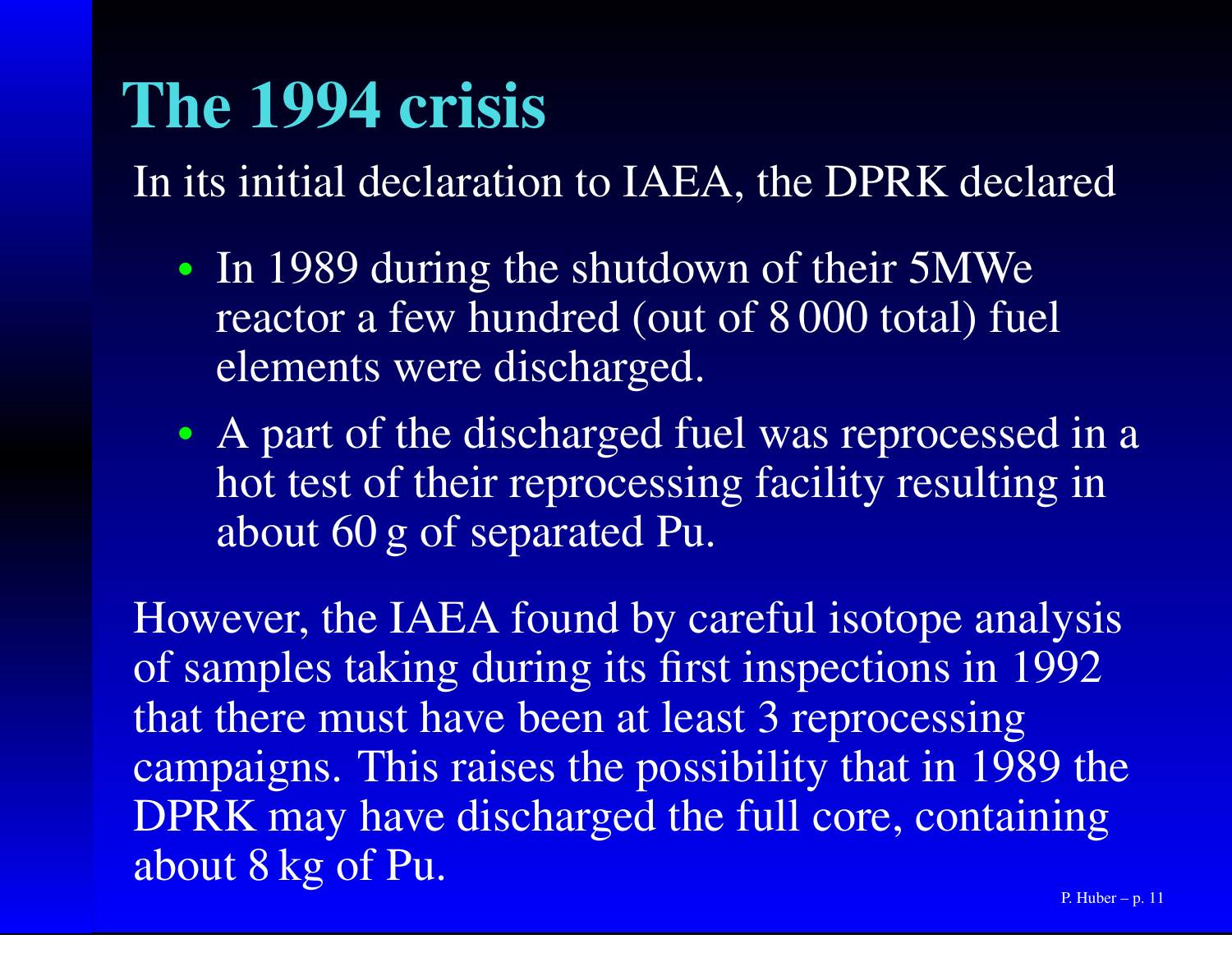## The fate of the first core



Albright, Solving the North Korean Nuclear Puzzle, 2000 All subsequent IAEA efforts centered around findingout whether the blue or orange curve was true. In particular, in the diversion case, there has to bereprocessing waste somewhere.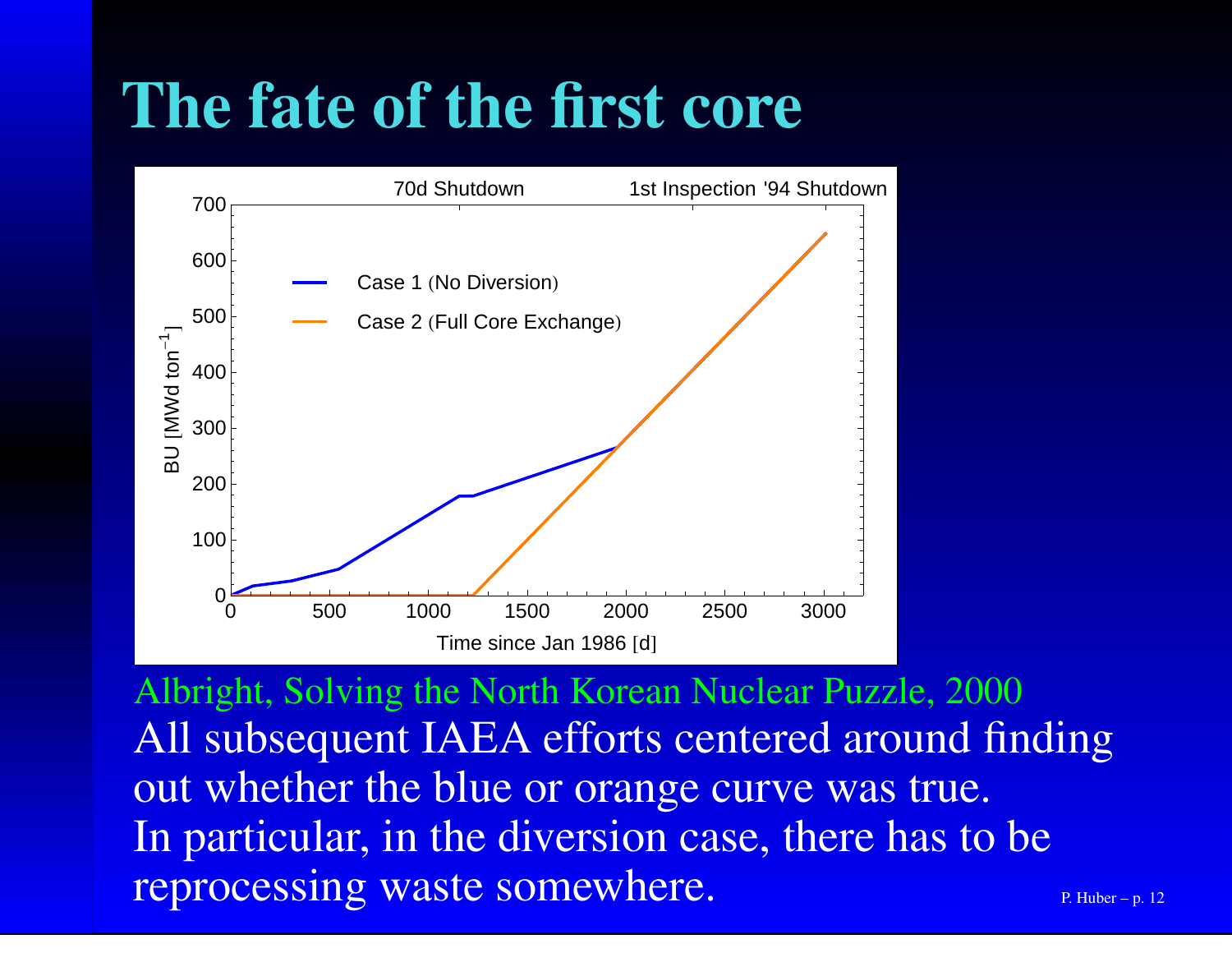#### Reactor simulation



Based on <sup>a</sup> full SCALE calculation using <sup>a</sup> detailedpower history and the magnox cross section libraries.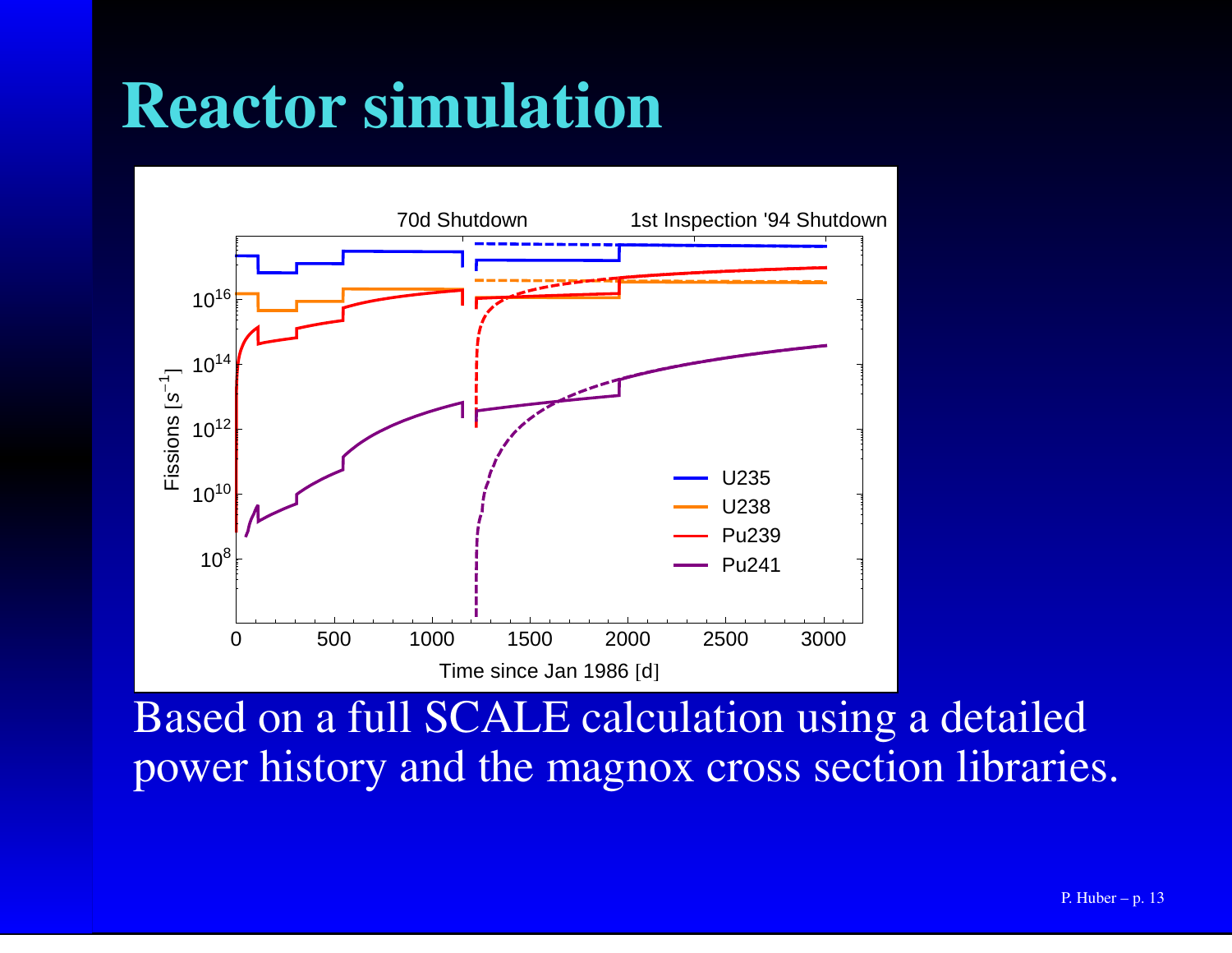#### Neutrino measurement



This demonstrates the gain in accuracy from using reactorphysics to constrain the variation of FF. This observation would constitute a  $2\sigma$  detection of the diversion of the first core without assuming <sup>a</sup> full power history (datapoints are independent)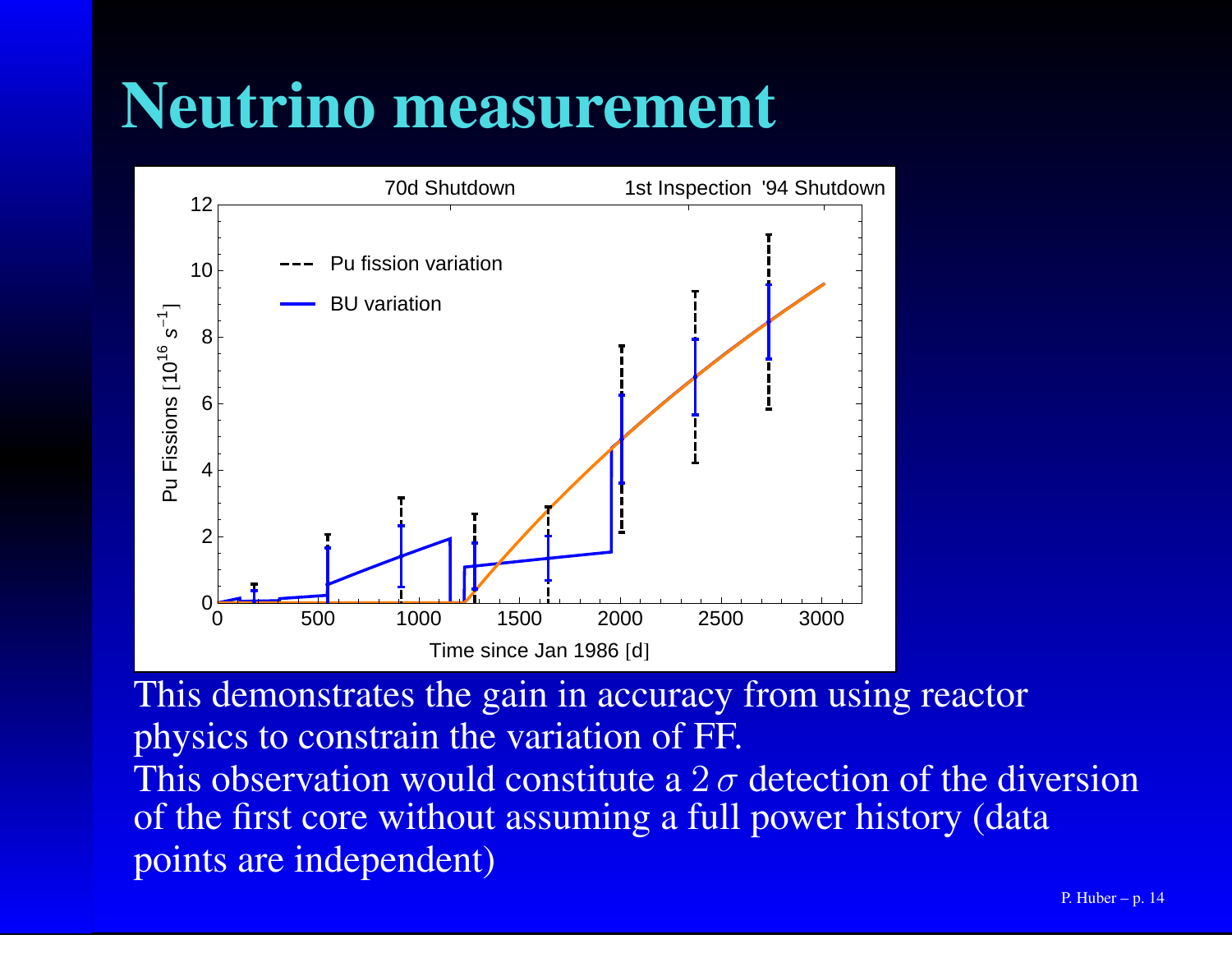### Indirect means



The IRT is <sup>a</sup> small (6MWth) HEU reactor which has been under safeguards since 1977, neutrinos from the 5MWe will be visibleat its site

We can look for reprocessing wastes since the long-lived isotopes (LLI),  $^{90}$ Sr,  $^{106}$ Ru and  $^{144}$ Ce will still emit detectable neutrinos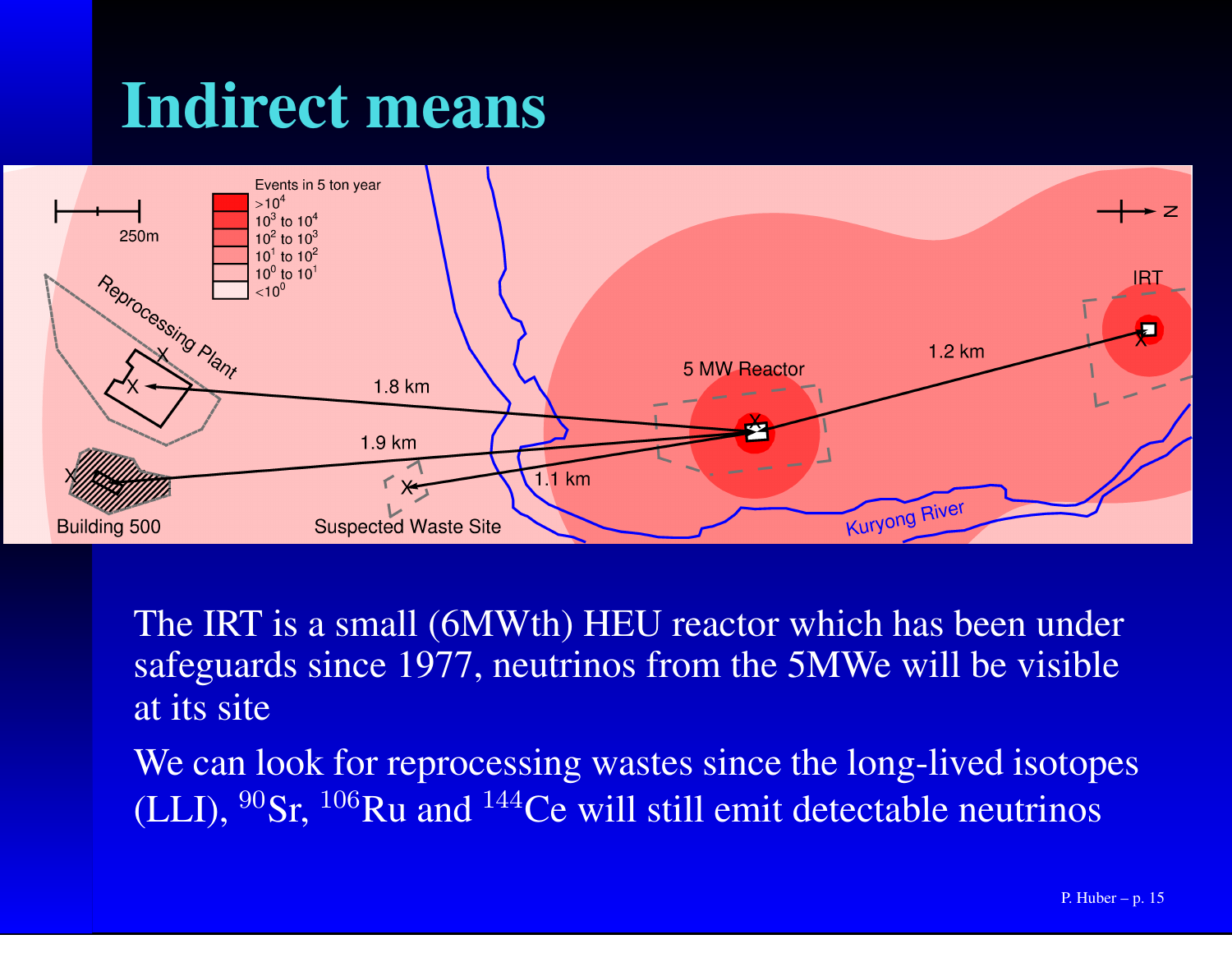# Indirect results



#### Waste neutrinos from LLI

Abundances based on detailed reactor simulation and decayed tillstart of data taking in Nov 1992

 $4\,\sigma$  detection with only reactor backgrounds

#### The IRT is running 200 days <sup>a</sup> year

Use the remaining 165 days to remotely measure 5MWe power, which is either 6MWth or 18MWth

 $3.2\,\sigma$  detection with only reactor background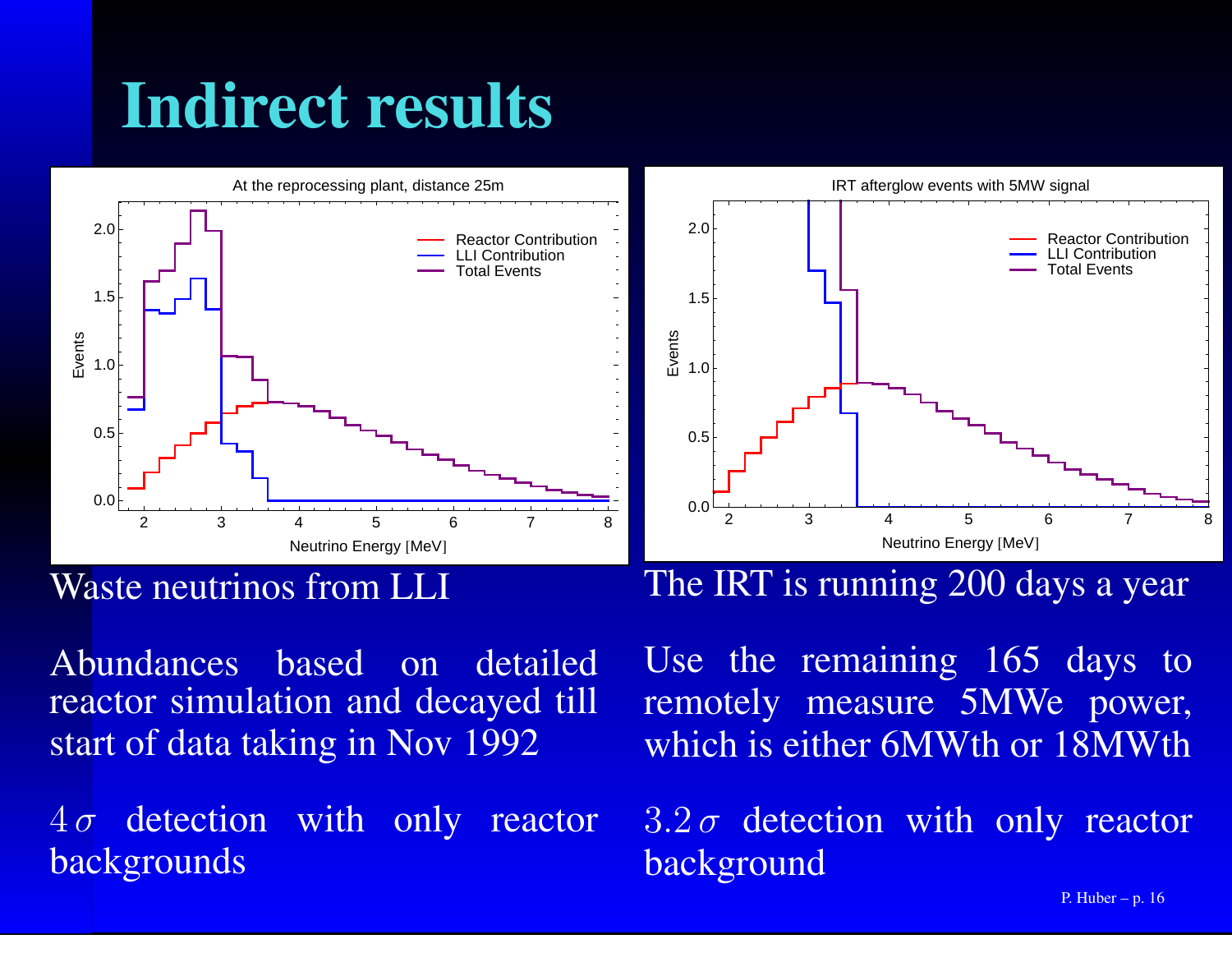#### Backgrounds

Muon induced backgrounds have been scaled fromDaya Bay numbers for surface (0 mwe) deploymentusing

 $R \propto \phi_\mu \langle E_\mu \rangle^\alpha \, ,$ 

where  $\phi_{\mu}$  is the muon flux and  $\langle E_{\mu} \rangle$  is the average muon energy Double Chooz, 1210.3748.

Assuming that the hadronic componen<sup>t</sup> is controlled, we ge<sup>t</sup> the following noise-to-signal ratios

| Source               | Fast neutron suppression | $\beta$ -n suppression |
|----------------------|--------------------------|------------------------|
| $5MW_{e}$            | 0.04                     | 0.12                   |
| <b>IRT</b>           | 0.08                     | 0.24                   |
| <b>IRT</b> parasitic | 260                      | 1050                   |
| <b>Waste</b>         | 740                      | 3080                   |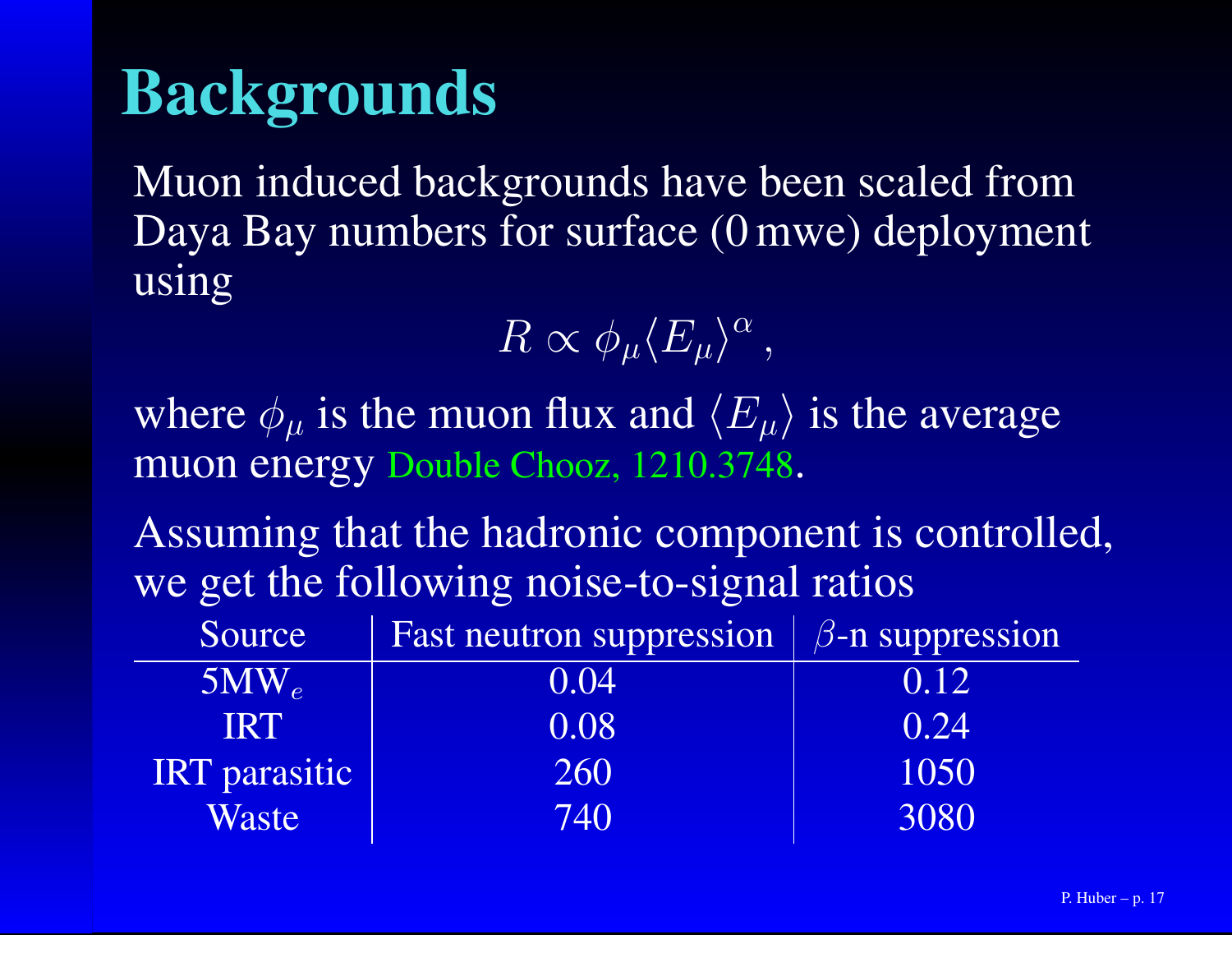## Conventional methods

Measuring the  $\gamma$ -activity (esp  $^{137}Cs$ ) allows to determine the burnup of <sup>a</sup> given SNF assembly. Mapping the burnup distribution in the core by sampling <sup>a</sup> few hundred assemblies from known, carefully chosen sites in the reactor would haveallowed to infer the presence of a second core. This is what IAEA tried to do in June 1994.

Certain trace elements presen<sup>t</sup> in the graphite change their isotope ratios due to neutron capture, thus these ratios record tothe total local neutron fluence. Destructively sampling the graphite throughout the core allows to make <sup>a</sup> three dimensional fluence map, which then can be translated into the total produced Fetter, 1993Pu.

Both methods have an accuracy for burnup around5%, but can be applied only after the fact.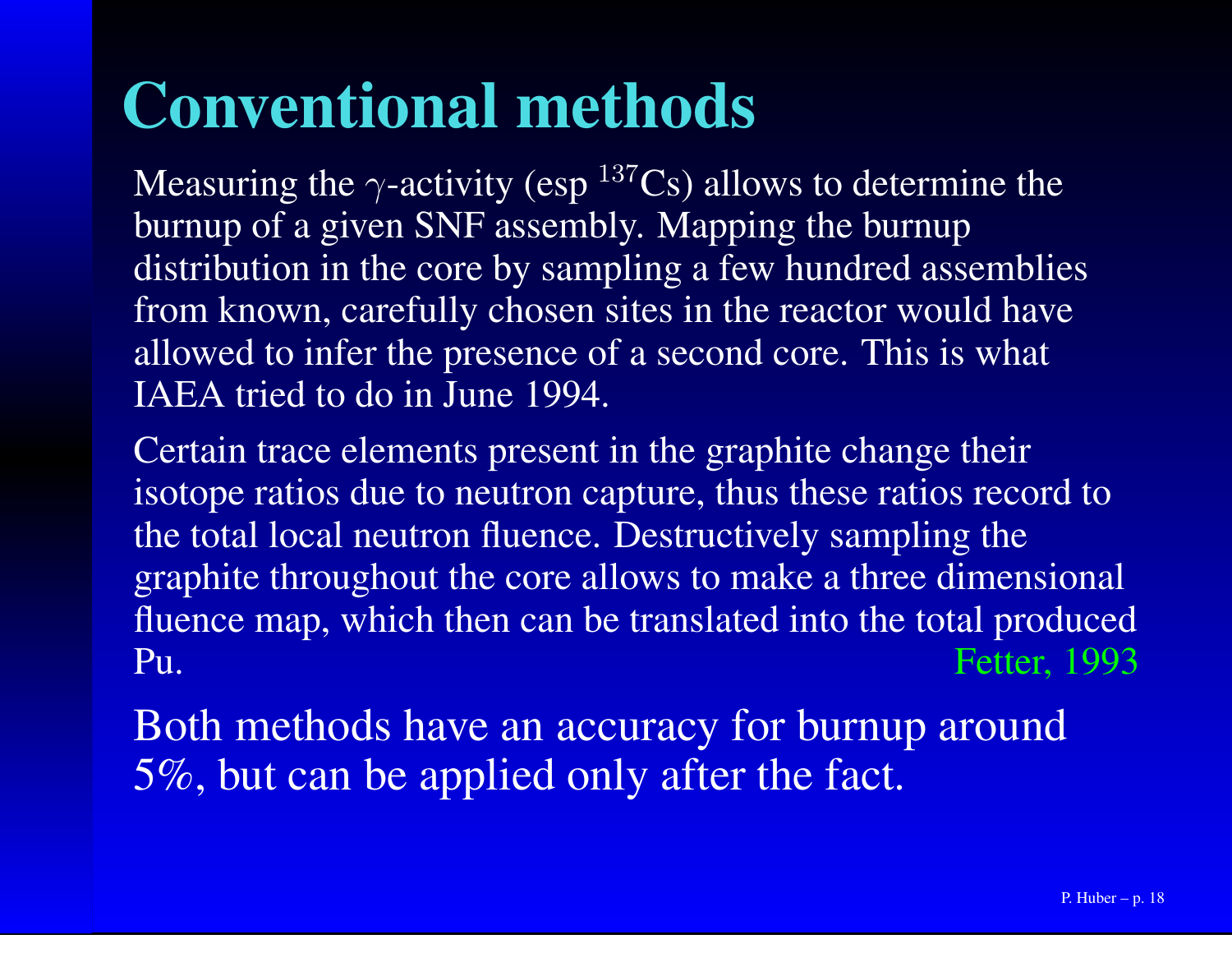### Quantitative results

Using indirect methods, we could have, based on actual safeguard access, determined the presence of <sup>a</sup>second core at somewhere between 3-4  $\sigma$  by two independent and redundant methods.

Continuous access would have allowed to obtain <sup>a</sup>constraint on the total amount of Pu produced to within 2-5 kg even for extended running (till 2007) ofthe 5MWe resulting in 65 kg Pu total.

Thus the accuracy is at 5-10% level and this information would be available in real time.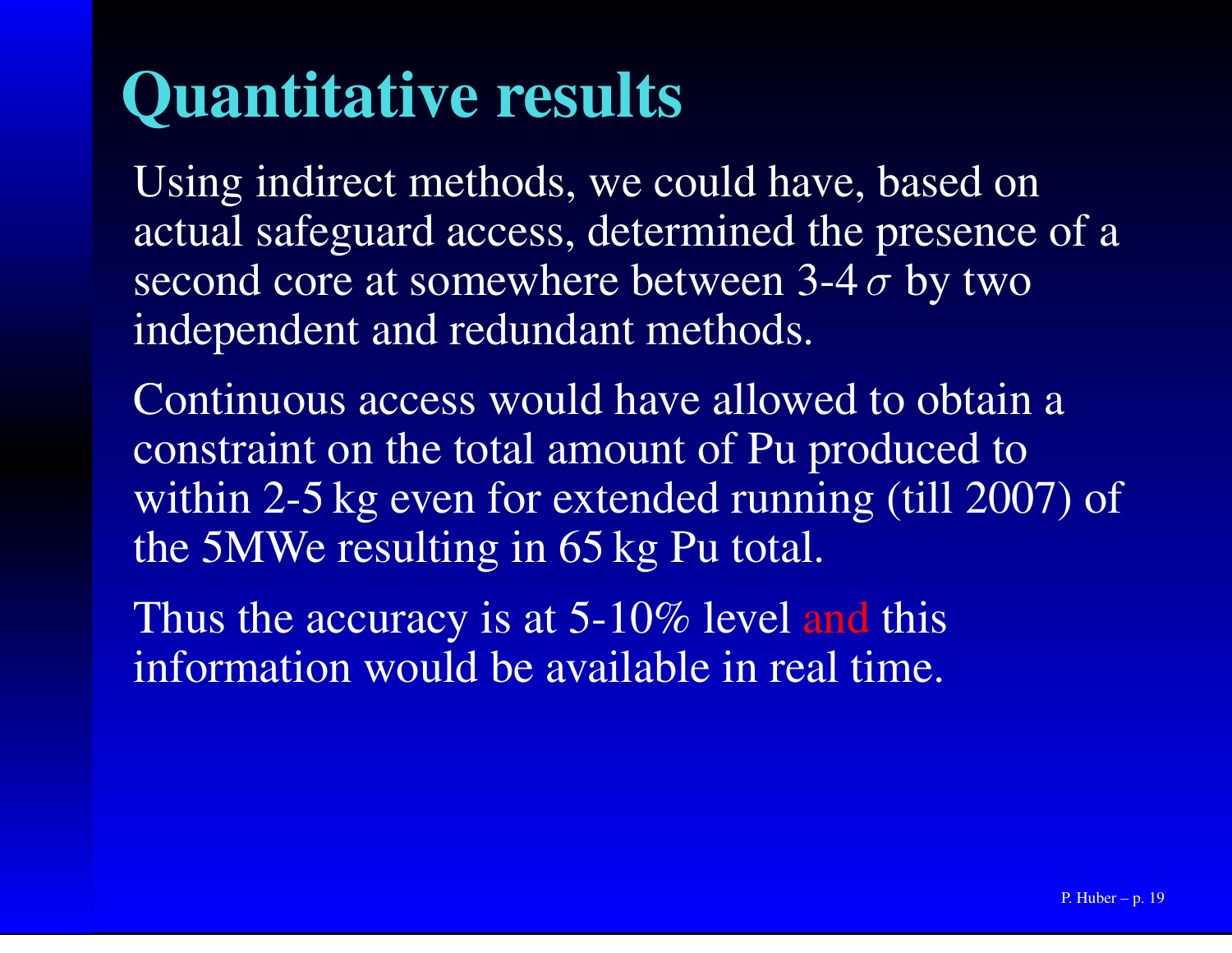# Summary

Large LWR reactors are considered proliferation resistant and"easy" to safeguard by conventional means

Neutrino safeguards works well for small to medium sizedreactors

We apply spectral analysis to a wide range of plutonium production reactors

The DPRK 1994 crisis provides <sup>a</sup> historic, real world case study

Some application scenarios require very good backgroundrejection

Neutrino sensitivities similar (within <sup>a</sup> factor two) to alternative, conventional methods – information available in real time

Timeliness of information is key advantage when dealing withpotential break-out scenarios